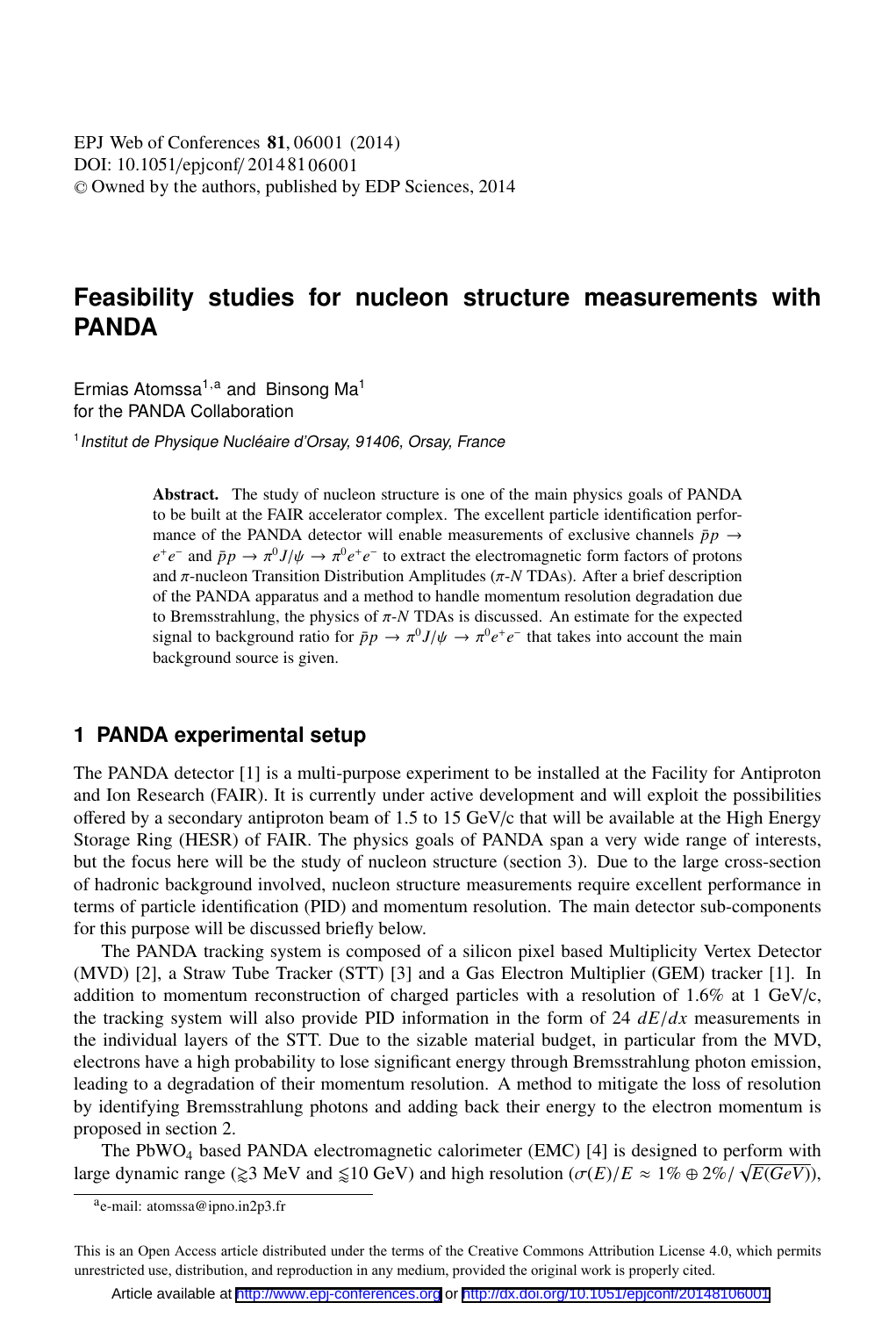#### EPJ Web of C onferences

and operate under a large magnetic field strength and significant radiation dose. In addition to the reconstruction of photons and neutral mesons that decay into a pair of photons, the EMC is also an important component in electron identification. The correlation between the momentum from tracking and energy from the EMC provides a good separation between charged pions and electrons. However at low momenta, the separation power is worse.

Electron identification in the low momentum region is covered by the DIRC (detection of internally reflected Čerenkov light) [1]. The DIRC is a Čerenkov detector that measures the photon emission angle which has characteristic momentum dependence for different particles. The global PID works by combining the information from DIRC, EMC and STT. It is possible to achieve a misidentification rate of single charged pions of the order of  $\approx 10^{-4}$  while keeping electron efficiency above  $\approx$  70% in all of the relevant momentum range above 500 MeV. Below 500 MeV, the efficiency for electrons drops sharply to about 10%.

#### **2 Bremsstrahlung correction**

The geometry of the PANDA detector, where most of the material budget is concentrated in the first few layers of tracking (MVD), and the excellent dynamic range and resolution of the EMC will allow for an event by event handling of Bremsstrahlung energy loss correction. This is accomplished by a method [5] that exploits the fact that the photons are emitted in a very narrow cone around the electron track. The result is that the Bremsstrahlung photon cluster positions in the EMC are closely correlated in space to the cluster of the electron from which they originate. The method identifies both separate photon clusters (using proximity cuts) and merged clusters (using shape analysis), to estimate the amount of energy to add back to the reconstructed momentum of the electron tracks. Using this method, it is possible to improve the momentum resolution of electron reconstruction. This is illustrated in Fig. 1 where the invariant mass distributions of *e*+*e*<sup>−</sup> are shown for full simulations of two channels of particular interest to nucleon structure measurements:  $\bar{p}p \to e^+e^-$  and  $\bar{p}p \to \pi^0 J/\psi \to$ π<sup>0</sup>*e*+*e*−. In both cases, the use of the Bremsstrahlung correction method improves significantly the amount of signal within the cut windows (more than 60% increase in efficiency).



**Figure 1.** Improvement to the invariant mass resolutions of  $\bar{p}p \to e^+e^-$  (left panel) and  $\bar{p}p \to \pi^0 J/\psi \to \pi^0 e^+e^-$ (right panel) by applying the Bremsstrahlung correction method.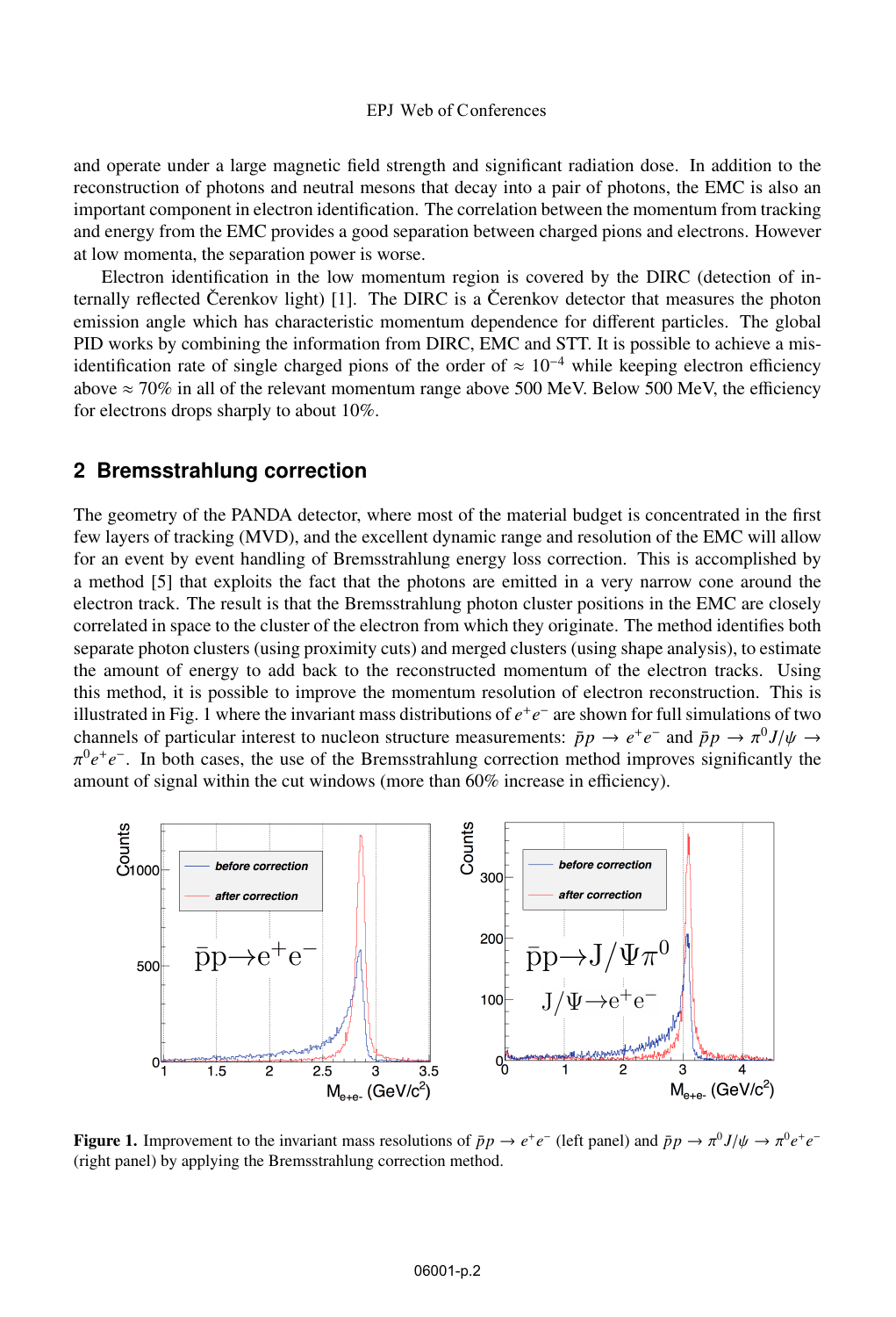MESON 2014 –  $13<sup>th</sup>$  International Workshop on Production, Properties and Interaction of Mesons

#### **3 Nucleon structure measurements**

The main nucleon structure measurements that are planned with PANDA are the time-like electric  $G_E(q^2)$  and magnetic  $G_M(q^2)$  form factors of protons in  $\bar{p}p \to e^+e^-$  reactions and the  $\pi$ -nucleon Transition Distribution Amplitudes (TDAs) in  $\bar{p}p \to \pi^0 J/\psi \to \pi^0 e^+e^-$  and  $\bar{p}p \to \pi^0 \gamma^* \to \pi^0 e^+e^$ reactions. Due to lack of space, the discussion below will focus on π-*N* TDAs. Consult [6] for a review on electromagnetic form factors.

TDAs are functions that appear in the factorized calculation of the cross-section of hard exclusive processes. They capture a part of the amplitude that is not calculable perturbatively, and thus represent the long distance components that encode information about the structure of hadrons. The validity of factorization requires a hard scale that is usually taken to be the virtuality of the exchanged photon. The main interest of TDAs is that they are universal, and thus can be constrained in a given channel and can be used in cross-section calculation of a related channel.

In particular, π-*N* TDAs arise in cross-section calculations of virtual photon or *J*/ψ production with associated  $\pi^0$  ( $\bar{p}p \to \pi^0 \gamma^* \to \pi^0 e^+e^-$  [7] and  $\bar{p}p \to \pi^0 J/\psi \to \pi^0 e^+e^-$  [8]) as well as backward pion electroproduction ( $\gamma^* N \to \pi N$ ) [9]. They give information about the pionic component of nucleon wave function. As shown in Fig. 2, for the case of  $\bar{p}p \to \pi^0 J/\psi \to \pi^0 e^+e^-$ , the cross-section involves a hard component,  $J/\psi$  formation, that is calculable perturbatively using the same formalism as for the decay of  $J/\psi$  into  $\bar{p}p$ . The distribution amplitudes (DA) of hadrons are another long distance component that can be constrained separately using data on the  $J/\psi \rightarrow \bar{p}p$  partial decay width.



**Figure 2.** Left: Feynman diagrams used in the calculation of the  $\bar{p}p \to \pi^0 J/\psi \to \pi^0 e^+e^-$  cross-section in a  $\pi$ -*N* TDA formalism for the backward kinematics at small  $u = (p_\pi - p_N)^2 \approx 0$  (left most) and the forward kinematics at small  $t = (p_\pi - p_{\bar{N}})^2 \approx 0$  (middle). Right: Invariant mass distribution of  $\pi^+\pi^-$  pairs from DPM and FTF hadronic interaction event generators. Two lines correspond to typical cuts around the  $J/\psi$  mass.

In the formalism presented in [8], in addition to the hard scale requirement for factorization, which is satisfied by taking the scale at the  $J/\psi$  mass, the validity of the calculation is guaranteed only in two kinematic domains: small *u* (backward kinematics,  $\pi^0$  in the direction of the nucleon) probing the π-*N* TDAs and small *t* (forward kinematics,  $\pi^0$  in the direction of the anti-nucleon) probing the π-*N* TDAs. The cross-section estimates from the TDA formalism of 0.2 nb given in [8] (*t* and *u* channels combined) agree with the only available data on  $\bar{p}p \to \pi^0 J/\psi \to \pi^0 e^+e^-$  from Fermilab [10] at a CM energy close to the  $h_c$  resonance mass ( $\sqrt{s}$  =3.25 GeV). One should note that the angular distribution of the emission of  $\pi^0$  can in principle be used to disentangle between this mechanism and alternatives proposed in the literature, such as the effective Lagrangian approach of [11]. However this requires a high statistics measurement which may not be easily achievable even with the maximum design luminosity of PANDA.